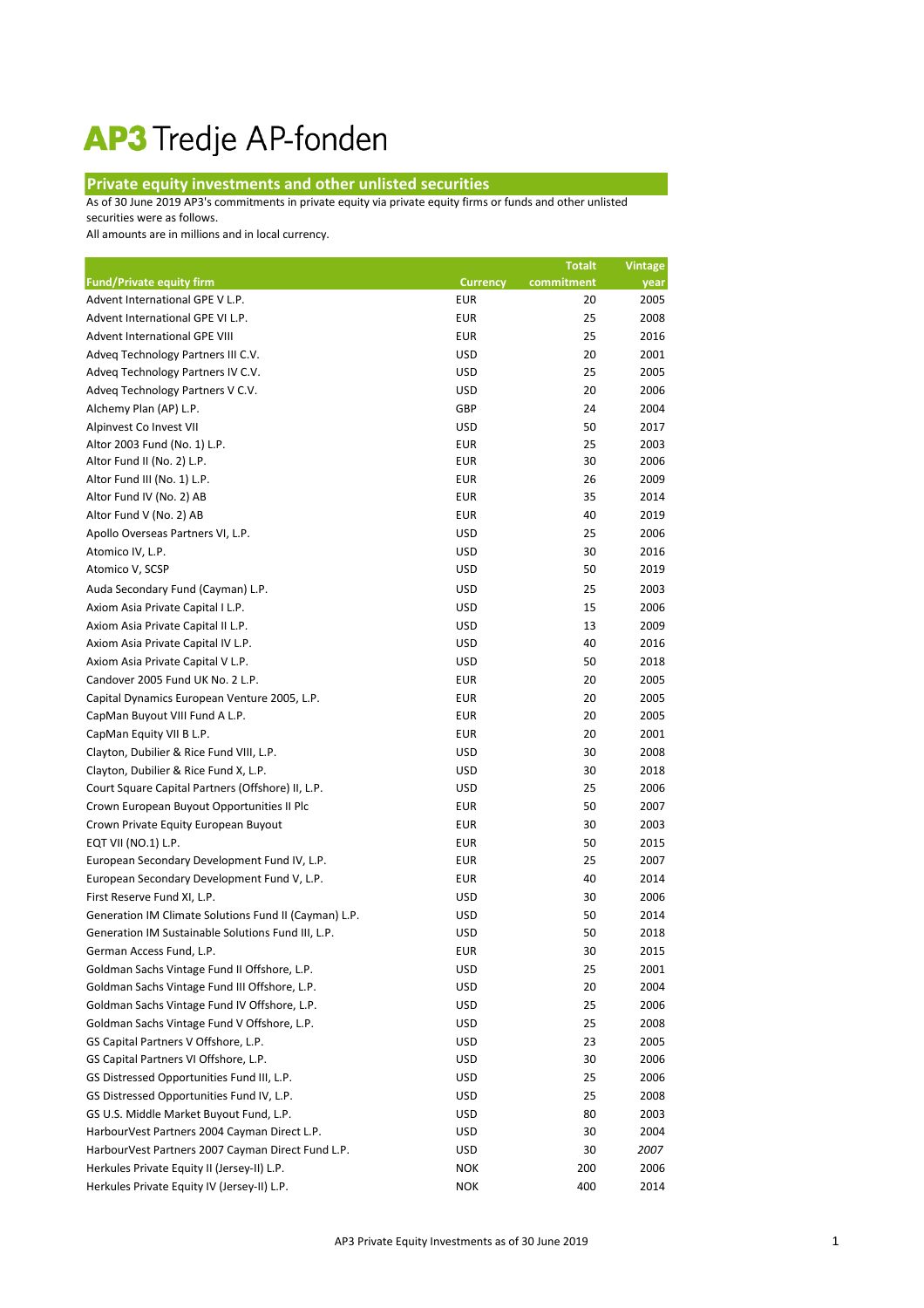|                                                      |                 | <b>Totalt</b> | <b>Vintage</b> |
|------------------------------------------------------|-----------------|---------------|----------------|
| <b>Fund/Private equity firm</b>                      | <b>Currency</b> | commitment    | year           |
| HGGC Fund II L.P                                     | <b>USD</b>      | 45            | 2014           |
| HGGC Fund III L.P                                    | <b>USD</b>      | 50            | 2017           |
| <b>Highstar Capital III</b>                          | <b>USD</b>      |               | 2007           |
| HIPEP IV - European Venture Partnership L.P.         | <b>EUR</b>      | 20            | 2001           |
| Impilo AB Investment Pool 1, L.P.                    | <b>SEK</b>      | 350           | 2017           |
| InnKap 3 Partners Sweden KB                          | <b>EUR</b>      | 1             | 2000           |
| InnKap 4 Partners L.P.                               | <b>EUR</b>      | 20            | 2006           |
| Kelso Investment Associates VII, L.P.                | <b>USD</b>      | 25            | 2004           |
| Kelso Investment Associates VIII, L.P.               | <b>USD</b>      | 30            | 2007           |
| Kelso Investment Associates IX, L.P.                 | <b>USD</b>      | 50            | 2015           |
| Kelso Investment Associates X, L.P.                  | <b>USD</b>      | 50            | 2018           |
| Keyhaven Capital Partners I, L.P.                    | <b>EUR</b>      | 23            | 2003           |
| Keyhaven Capital Partners II, L.P.                   | <b>EUR</b>      | 25            | 2006           |
| Keyhaven Capital Partners III, L.P.                  | <b>EUR</b>      | 20            | 2009           |
| Khosla Ventures VI, L.P.                             | <b>USD</b>      | 20            | 2018           |
| Levine Leichtman Capital Parterns VI, L.P.           | <b>USD</b>      | 50            | 2017           |
| Levine Leichtman Capital Partners Co Investment Fund | <b>USD</b>      | 50            | 2015           |
| Lexington Capital Partners VI-B (Offshore), L.P.     | <b>USD</b>      | 30            | 2005           |
| Litorina Kapital III L.P.                            | <b>SEK</b>      | 150           | 2007           |
| Montana Capital Partner OSP III, L.P.                | <b>EUR</b>      | 25            | 2015           |
| Montana Capital Partner OSP IV                       | <b>EUR</b>      | 40            | 2017           |
| New Mountain Partners IV L.P.                        | <b>USD</b>      | 50            | 2014           |
| New Mountain Partners V L.P.                         | <b>USD</b>      | 50            | 2017           |
| Newbury Equity Partners I (Cayman), L.P.             | <b>USD</b>      | 30            | 2006           |
| Newbury Equity Partners II, L.P.                     | <b>USD</b>      | 25            | 2010           |
| Newbury Equity Partners IV, L.P.                     | <b>USD</b>      | 50            | 2017           |
| Northzone VII L.P.                                   | <b>EUR</b>      | 25            | 2014           |
| Northzone VIII L.P.                                  | <b>EUR</b>      | 25            | 2016           |
| Northzone IX L.P.                                    | <b>EUR</b>      | 35            | 2019           |
| Oak Hill Capital Partners II (Cayman), L.P.          | <b>USD</b>      | 25            | 2004           |
| Oak Hill Capital Partners III, L.P.                  | <b>USD</b>      | 30            | 2007           |
| Oak Hill Capital Partners IV, L.P.                   | <b>USD</b>      | 50            | 2017           |
| Oaktree Ports America                                | <b>USD</b>      |               | 2007           |
| Pacific Equity Partners V-C                          | <b>AUD</b>      | 50            | 2015           |
| Pantheon Asia Fund IV Ltd                            | <b>USD</b>      | 15            | 2006           |
| Pantheon Asia Fund V, L.P.                           | <b>USD</b>      | 15            | 2007           |
| PineBridge Vantage Capital, L.P.                     | <b>USD</b>      | 30            | 2005           |
| Priveq Investment Fund III KB                        | <b>SEK</b>      | 200           | 2005           |
| RCP Fund IV Feeder, Ltd                              | <b>USD</b>      | 15            | 2006           |
| RCP Fund V Feeder, Ltd                               | <b>USD</b>      | 15            | 2007           |
| RCP Fund VI Feeder, Ltd                              | <b>USD</b>      | 15            | 2008           |
| RCP Fund VII Feeder, Ltd                             | <b>USD</b>      | 15            | 2009           |
| RCP Fund IX Feeder, Ltd                              | <b>USD</b>      | 25            | 2014           |
| RCP Fund X Feeder, L.P.                              | <b>USD</b>      | 25            | 2015           |
| RCP Fund XII EU Feeder, SCSP                         | <b>USD</b>      | 25            | 2018           |
| RCP Fund XIII EU Feeder, SCSP                        | <b>USD</b>      | 25            | 2019           |
| Rhône Offshore Partners II L.P.                      | <b>USD</b>      | 20            | 2002           |
| Sixth Cinven Fund                                    | <b>EUR</b>      | 30            | 2016           |
| <b>Standout Capital I AB</b>                         | <b>SEK</b>      | 200           | 2016           |
| StepStone International Investors II L.P.            | <b>EUR</b>      | 20            | 2004           |
| Sway Ventures Fund II Cayman, L.P.                   | <b>USD</b>      | 30            | 2018           |
| The Rise Fund L.P.                                   | <b>USD</b>      | 50            | 2018           |
| Top Tier Venture Capital II Int Ltd                  | <b>USD</b>      | 30            | 2002           |
| Top Tier Venture Capital III Int Ltd                 | <b>USD</b>      | 30            | 2005           |
| Top Tier Venture Capital IV Int Ltd                  | <b>USD</b>      | 30            | 2007           |
| Trilantic Capital Partners VI (North America) L.P.   | <b>USD</b>      | 50            | 2018           |
| Warburg Pincus Private Equity VIII, L.P.             | <b>USD</b>      | 35            | 2001           |
| Warburg Pincus Private Equity IX, L.P.               | <b>USD</b>      | 30            | 2005           |